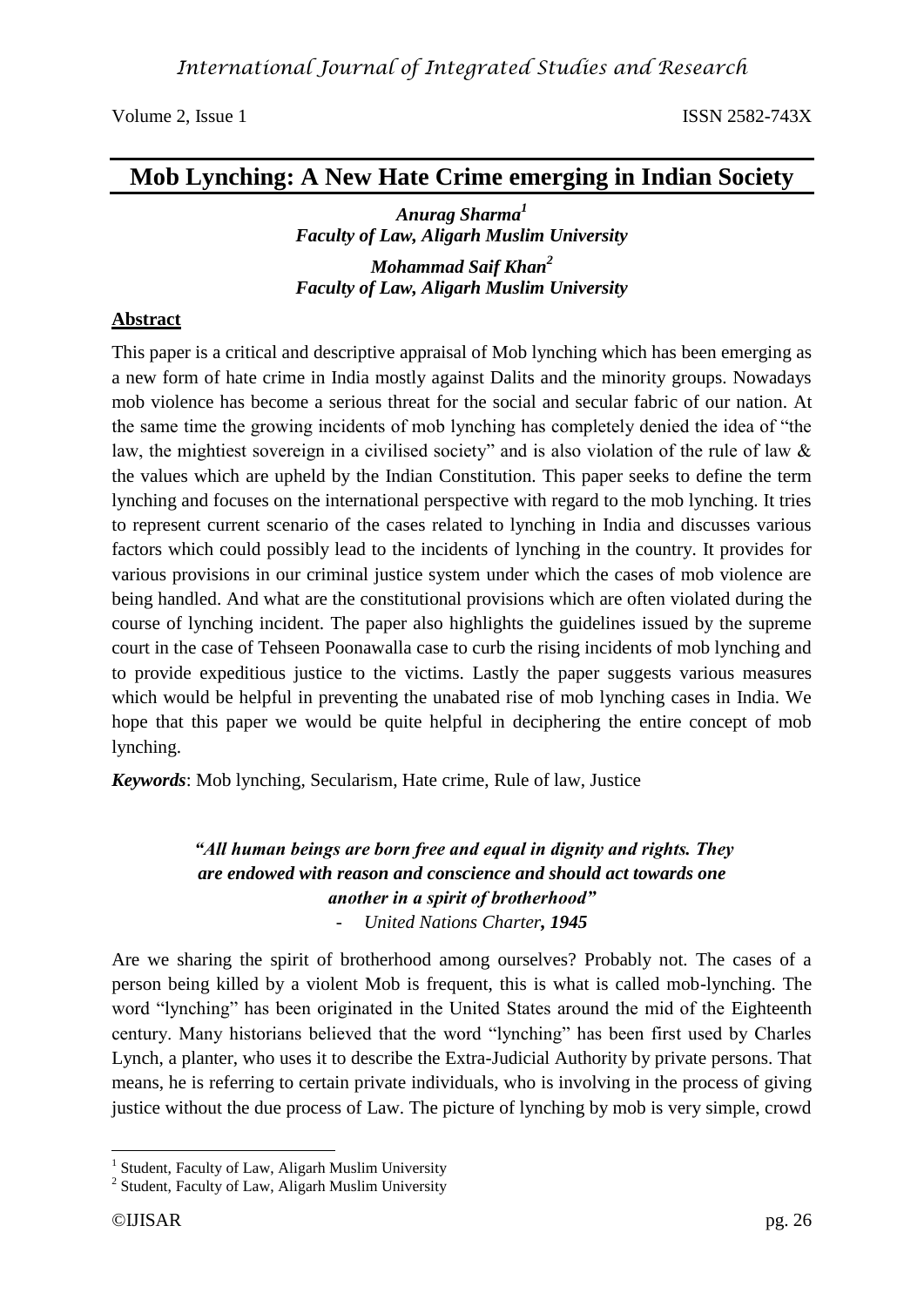gathers to beat the person till death without any sufficient cause or fact, and for instance, if they have sufficient cause then also who they are to punish that person in a Democracy. On December 18<sup>th</sup> 1963 at Western Michigan University, Martin Luther king quoted: "it may be **true that the law cannot make a man love me, but it can keep him away from lynching me, and I think that's pretty much important**".

As defined by Abraham Lincoln, democracy is the form of Government, by the people, for the people and to the people and it shall not perish from the Earth. The central pillar of the edifice of democracy is to protect the life and liberty of its people, but, today, in the largest democracy of the world, the life and liberty of the people are being at stake or infringed upon.

#### **What is Lynching?**

Mob lynching is an offence to the dignity of human being, the constitutional protection under Article 21 and a serious breach of Universal Declaration of Human Rights. It is an extrajudicial punishment to punish a person alleged to have committed a crime or an unlawful murder by an angry mob of people. It is the act of violence in which the mob under the pretext of dispensing justice without trial execute a presumed offender often after inflicting torture and corporal mutilations. It is very difficult for an individual to carry it out without the support of others.

They fall under the category of Organised Hate Crimes. But now-a-days its meaning has become much wider, and also includes acts or series of act particularly of violence done by mob against the person whom they have believed or suspect done an act which those group of people do not sanction. In this process, these group of people take law in their own hand and do not wait for the proper or fair trial to be conducted and give an instant punishment to the person which could even cause death to him.

#### **International perspective on Mob lynching**

The origin of the Lynching's started from the Southern part of the United States where there was a racial conflict between the slaves and whites in the 19th Century. It happened when the slaves were freed and whites blamed them for the financial crisis in the country. Almost 3446 of the 4743 lynching have occurred in America. The whites believed that giving too much freedom to the blacks is not fair, thus the instances of mob violence took place in America.

Pertinently, the United Kingdom which ruled countries like India and America faced the crime of vigilant mob lynching when Stephen Lawrence was lynched by a mob, back in the year 1993 when racial disturbances were prevalent in the country. Furthermore, in the absence of stringent laws for mob lynching, the police officials were unable to catch the offenders. This was considered as a failure of justice and law of the land along with the failure of relevant administrative authorities. Yet again there was another incident when 4 white men set fire to a person named Michael due to racial conflicts. However, it is worth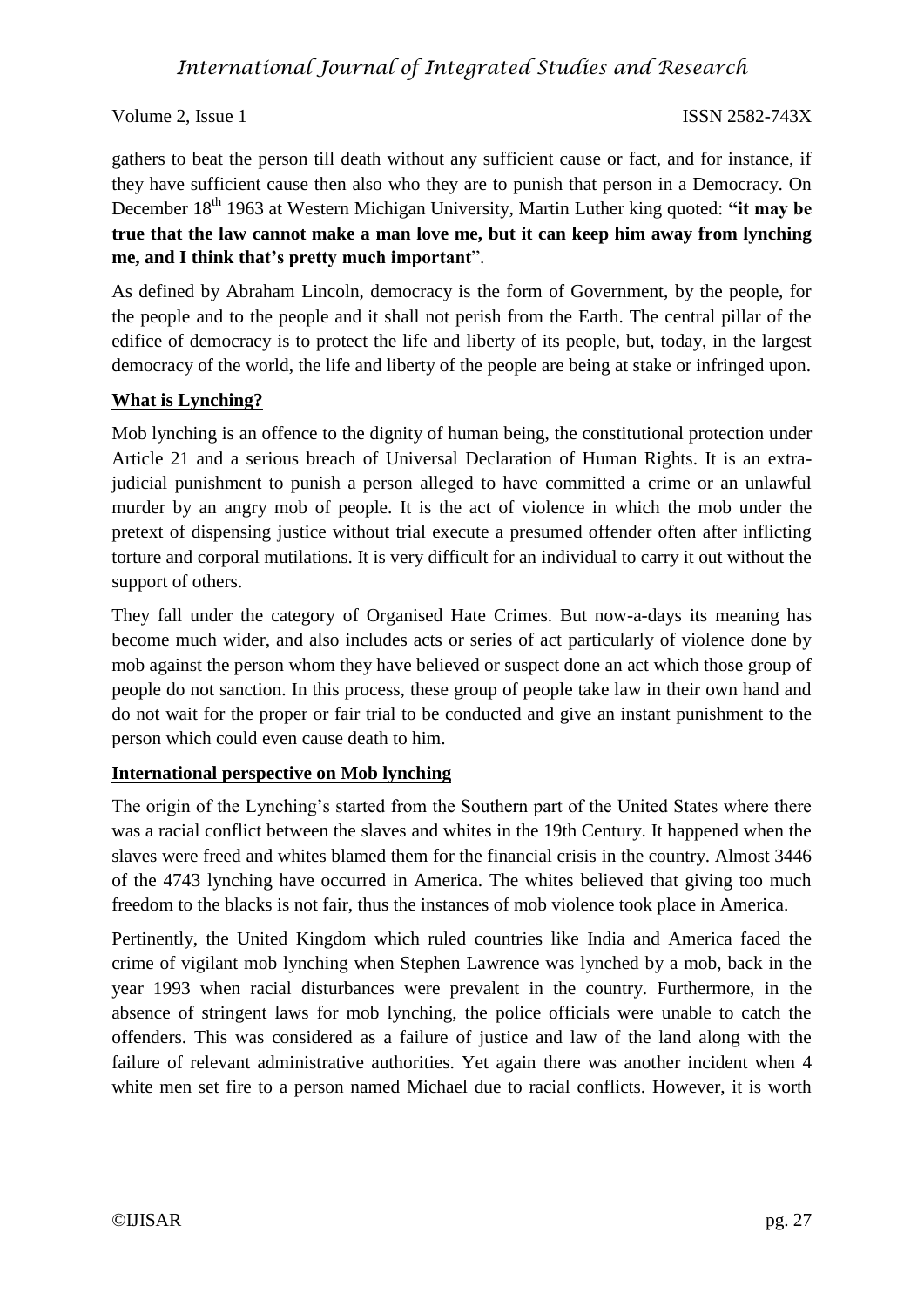mentioning that the United Kingdom since 1998 has no official reported crime of mob lynching<sup>3</sup>.

The failure of various law enforcement agencies, as well as the police, have contributed towards vigilantes to punish who are accused of crimes like theft, robbery, kidnapping, housebreakings, etc. Such instances have been seen in some of the African countries where crime is prevalent at a high rate due to poverty, lack of education, and job opportunities.

Another country which is affected by mob violence is Brundai. According to the reports released by Human Rights Watch and Association for Protection of Human Rights and Detained Persons (APRODHI) pertaining to issues of mob justice in the country which stated that Mob justice in the country has at times found direct involvement of the public authorities and people involved in the administration in public killings or beating up of suspected criminals. The report made a contention that due to lack of faith in the police force and Judicial system of the country, inadequate resources, incompetence, and corruption practices by the authorities have led many Brudians to believe that the Judicial system of the country is not appropriate to secure their rights.

### **Factors instigating the Mob lynching in India**

Pertinently, there has been an increase in the number of cases related to lynching. After the election of 2014 there has been an increase in the frequency of such attacks. This act of people taking the law into their hands because of the shallow knowledge of the Justice System poses a serious threat to the Rule of Law and principles of Natural Justice. Such acts have also posed serious threats to minority groups in the country and appropriate steps must be taken in order to check and deter such crimes.

Furthermore, there have been instances where violence has been caused by vigilantes who have some political connection with the political parties and such people believe themselves to be politically correct while committing such offences. Such instances of mob violence across the country have often resulted in promoting majoritarianism by propagating the beliefs of the majority by suppressing the basic rights of the minorities.

In a country like India, people taking law into their own hands is unacceptable since citizens of the country have been granted various fundamental rights and such lynching cases are abusing their right to life, right to a fair trial, etc. India is a secular state and it's important to ensure that interests of the minority are being protected and they are not suppressed by the majority.

### ● **Misuse of social media by rumour mongers**

The reason behind the commission of the act of mob lynching in India cannot be attributed to one factor as many factors are responsible for such incidents. Perhaps the most common factor behind such violence is the social media. Last year 28 people across the nine States have been lynched in separate incidents which have been triggered by the rumours spread on

<sup>&</sup>lt;sup>3</sup> Sehgal D., Need of the Hour: Reforms in Mob Lynching Laws, Ipleaders, (6<sup>th</sup> August, 2021, 8:13PM) https://blog.ipleaders.in/need-hour-reforms-mob-lynching-laws/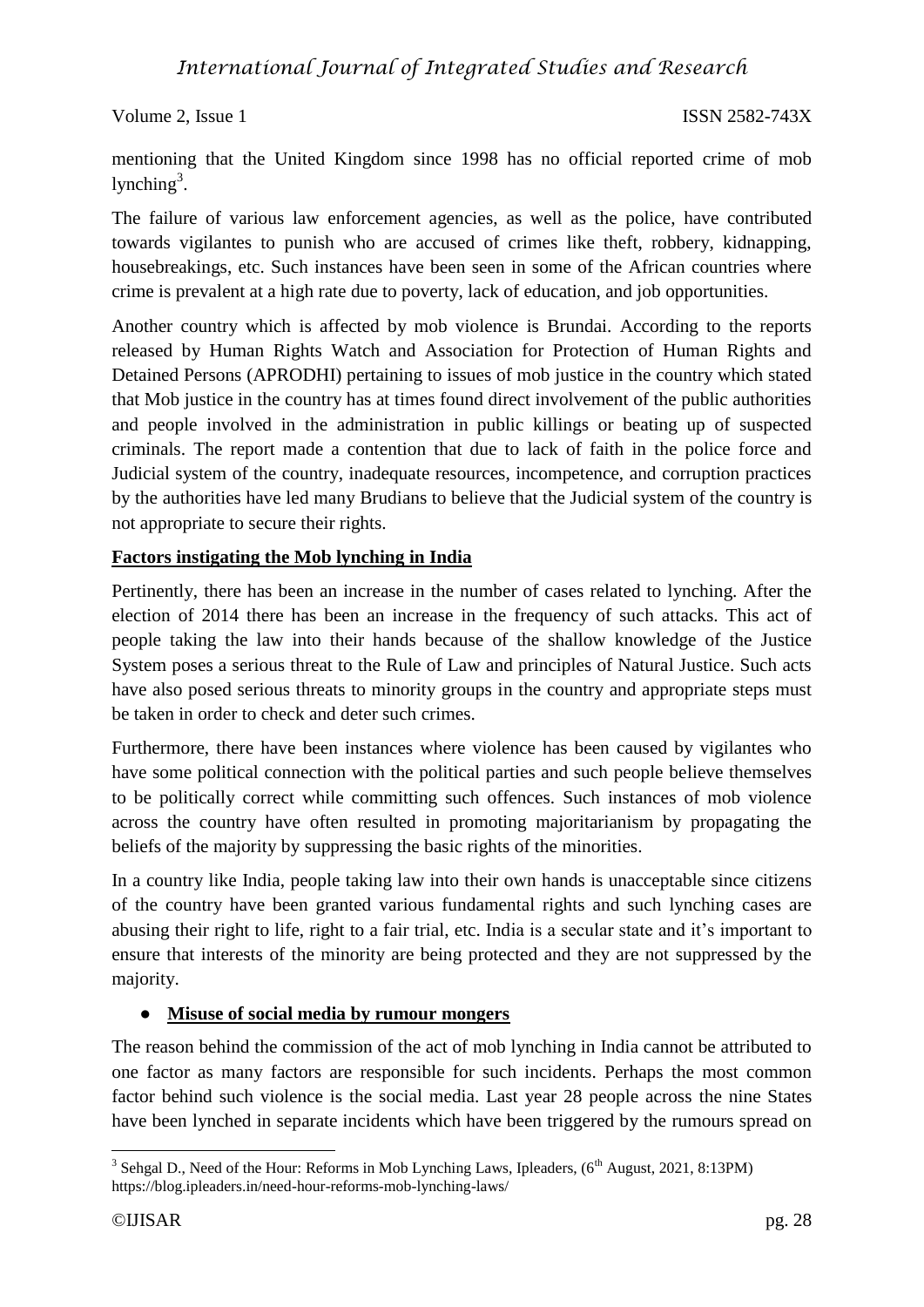social media of these 20 people were victims of mob lynching in last two months alone. In recent years social media has been a negative platform for promoting fake news. in July 2018 a software engineer was lynched to death because of the fake news on WhatsApp that he was a child kidnapper. This case reflects how disasters one fake news can be. at present the social media such as Facebook and WhatsApp are full of hateful content which would ultimately lead to the mob violence. Different social media platforms are used to spread rumours and create communal unrest by spreading misinformation. Since these platforms use end to end encryption, it becomes more difficult for the investing agency to find out from where the misinformation had originated. There is abundance of misinformation or incorrect information on these social media platforms which are just ready to give any incident a communal colour.

The recent case of Palghar Mob lynching in Maharashtra has showed how these WhatsApp and Facebook rumours can easily take away the life of persons. The video of the incident was horrifying, one of the three persons who had died, has been able to reach the police, but owing to such huge mob fuelled by anger of WhatsApp rumours and incorrect information, he could not do anything. Mob has no face, no religion this impunity leads them to take law in their hand and even take extreme steps. According to India spend 52% of attacks in the last 8 years are based only upon the rumours spread on the social media platforms.

#### ● **Unabated Rise of the Cow vigilantism**

Another prominent cause of mob lynching is unabated rise of cow vigilantes. Today cow vigilantism is commonly used in India to describe the current lawlessness happening under the rubric of cow protection. The word vigilant means keeping look out for possible difficulties or danger. The term vigilante refers to a self-appointed person or a group of persons that undertakes to enforce the law without any legal authority. It also includes persons who take the law in their hands to avenge what they may perceive to be crime. Know definition of vigilante includes what is happening in India; Murder and violence of men by another men in illegally and extra judicially enforcing religious beliefs. As a euphemism cow vigilantism conceals more than it reveals. It bestows a measure of social, moral and legal legitimacy to the so-called cow protectors. More tragically and to a large degree it hides their criminality. It conceals the truth of human killing other human in the name of cows. Cow vigilantism is an expression has sadly become a convenient cloak for violence brutality murder and mayhem in the name of cows. The convenient robe of word cow vigilantism and cow vigilantes deceptively and quite ironically elevates murderers of humans to the pedestal of protectors of cows. The truth is that in this immense profaning of the sacred underway in the violence in India. India is rendered a human abattoir a slaughter house of men and women to save the cows from slaughter. Cows are sacred to many and one respects that but violence by human upon humans regardless of the reason being sacred or profane is inhumane in any civilised society that much is common ground at the very least it should be among the killers and the killed in the name of cows. If this much can't be presumed in a civil society the society is uncivil and the continuing slaughter in the name of cows then is a much larger tragedy than previously feared.

©IJISAR pg. 29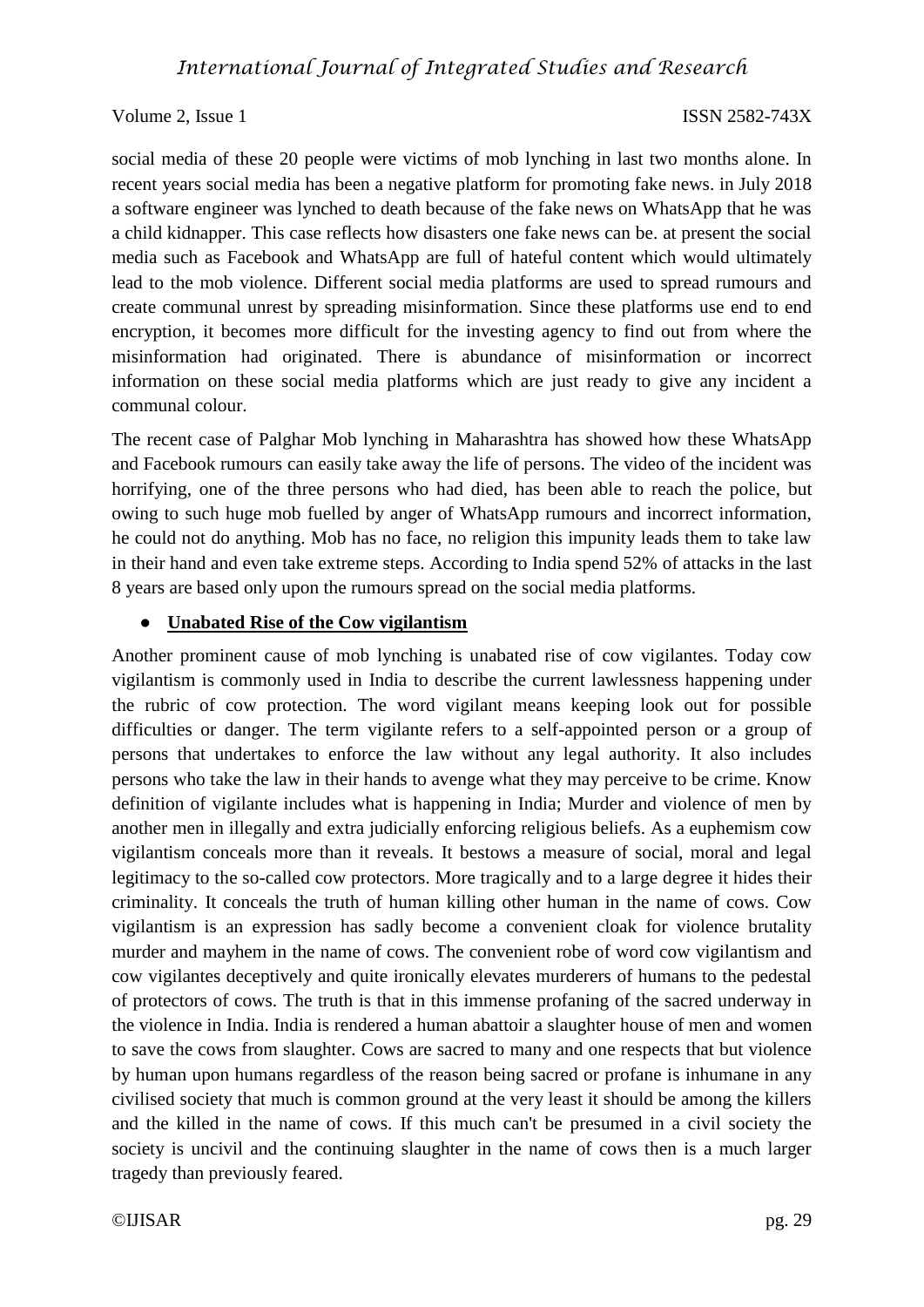The lynching of Muslims especially on the pretext of protecting cows has apparently been on the rise in recent years. Over 8 years since 2012, 29 people have been killed in cow related hate crimes and 25 of whom were Muslims. No cases of cow related violence were found in 2010 and 11. But from 2012 until today 78 cases of cow related hate crimes have been reported. One such Khao related incident took place in Dadri in 2015 where a 50 years old Mohammad Akhlaq was lynched to death for allegedly eating beef during Eid and storing it for later consumption. It is quite unfortunate that all the accused in the case are out for bail<sup>4</sup>.

Another<sup>5</sup> cow related incident occurred in 2018. In that incident inspector Subodh Kumar Singh was killed alongside a 20 years old man when a violent mob clashed with police in UP's Bulandshahar district. The attackers many of the members of particular groups were protesting against the alleged inability of Police in stopping cow slaughter claiming that the animal carcasses including those of cows were found in the area. When rumours about the slaughter of the sacred symbol of Hindu nationalism arises it appears even the officer of the law is not safe. Incidentally the inspector was the part of the team which investigated the killing of Mohammad Akhlaq. The sister of the slain officer believes that her brother fell victim to the conspiracy by the state police because he was investigating the Akhlaq case. She also raised a serious question that why her brother was left alone in the vehicle in the middle of the violent mob and said the police who she accuses of collaborating with the cow protection gang were complicit in the incident. Her allegation daringly suggests that law enforcement in UP is taking on a political role when it comes to cow protection and helping the expansion of majoritarian politics<sup>6</sup>.

#### ● **Silence of political class**

Silence of political class: the political outfits and organisations behind the acts of mob lynching harness the result of such crime by moulding them into a political and social propaganda to brainwash one particular community against another and subsequently capitalising the gains out of it in a manner of their choice namely elections. As per the Human rights watch report the ban on beef has legitimized the vigilante activities by the government which provides backing to the cow protection groups. While it is true that there have been the episodes of mob lynching even before the BJP (Bhartiya Janta Party) government came to power. But the significant rise in these incidents coupled with the silence of those in power cannot be ignored. In last 6 years, there has been increase of 96% of these incidents. Half of the cow related violence occurred in those governed state where the cow vigilant groups is particularly more active. The law has already been taken in their hands by the vigilante mobs and the simple utterances are not enough to stop them particularly.

<sup>1</sup> <sup>4</sup> IndiaSpend Team, Every Third Indian Cop Thinks Mob Violence Over Cow Slaughter Is 'Natural': New Survey, IndiaSpend (August 28<sup>th</sup> 2019), https://www.indiaspend.com/amp/every-third-indian-cop-thinks-mobviolence-over-cow-slaughter-is-natural-new-survey/

<sup>5</sup> Shoaib Daniyal, The Modi Years: What has fuelled rising mob violence in India?, Scroll.in ( 24th July, 10:30 pm) https://scroll.in/article/912533/the-modi-years-what-has-fuelled-rising-mob-violence-in-india

 $^{6}$ Ujjal Dosanjh, Cow vigilantism threatens the body and soul of India, The Indian Express (April 16, 2017 9:55:28 pm) https://indianexpress.com/article/blogs/cow-vigilantism-rss-mahatma-gandhi-gau-rakshaks-4612503/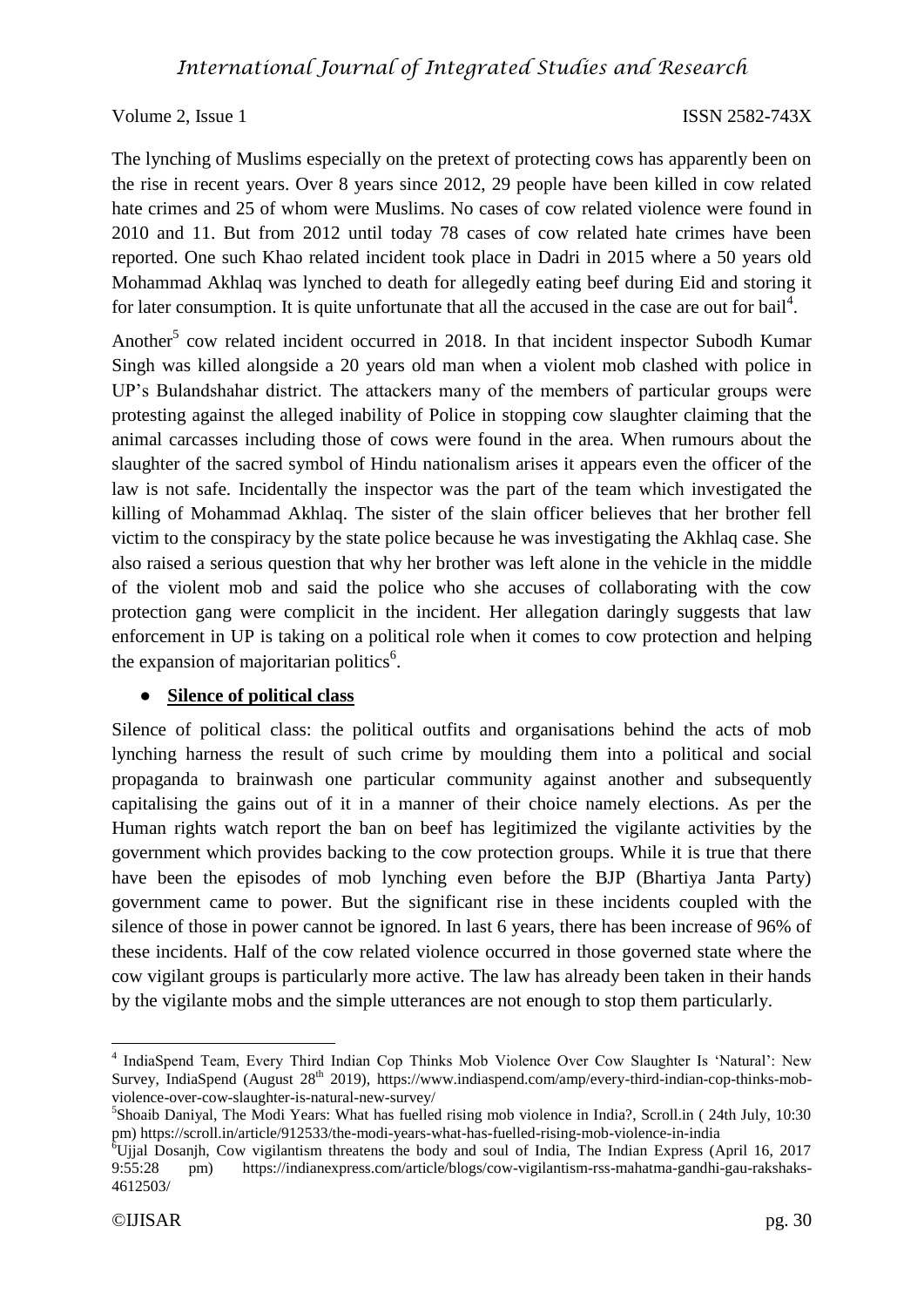### ● **Emerging idea of so-called Instant Justice in the society:**

Another important aspect explaining why mob lynching incidents continue to take place is the immense popularity of the idea of forms of so called instant justice in our society This means that society feels duty-bound to intervene in matters – without even understanding the issue – as rightly pointed by psychologist and Supreme Court Advocate Anuja Trehan Kapur.

According to Kapur, "Lynching happens when a mob gets together and they feel that they have a responsibility towards society and that the police or any administrative body can't do justice to that responsibility.<sup>7</sup>"

Moreover, given the state of the police and judiciary in the country, there is a wide-ranging perception that 'culprits' go unpunished, and that there is a chance that the accused in heinous crimes like rape, child lifting and cow-slaughter will go scot-free. Furthermore, an analysis of several cases clearly shows that there is a higher level of acceptance of such so-called forms of justice if the perceived crime is allegedly committed by a Muslim, Dalit, Christian or tribal.

As per Hate Crime Watch, a FactChecker.in database<sup>8</sup>, Muslims, who constitute "14% of India's population, were victims in 60% of hate crimes; Christians, 2% of the population, in 14% cases; and Hindus, 79.8% of the population, in 14% cases." Moreover, the Common Cause and CSDS study also revealed that "50% cops feel Muslims (are) naturally prone to crime. Hence, until and unless there is a realisation, coupled with accountability, that punishing the culprit, no matter how grave and heinous the alleged crime, is not the duty of the citizens, let alone the mob, there won't be any pause in cases of lynchings fact, people have to understand that their act of providing 'instant justice' is nothing but in itself a serious crime. And a crime cannot be countered by another.

| <b>YEAR</b> | <b>INCIDENTS</b> | <b>VICTIM</b>  | <b>DEATH</b>   | <b>MAJOR</b>     | <b>MINOR</b>    | <b>STATE</b>                          |
|-------------|------------------|----------------|----------------|------------------|-----------------|---------------------------------------|
|             |                  | S              |                | <b>ASSAULTS</b>  | <b>INJURIES</b> |                                       |
| 2012        |                  | $\overline{2}$ | $\overline{0}$ | 0                | $\overline{2}$  | Punjab                                |
| 2013        | $\overline{2}$   |                | $\overline{0}$ | $\boldsymbol{0}$ |                 | Haryana, Madhya<br>Pradesh            |
| 2014        | 3                | 11             | $\overline{0}$ | 11               | $\overline{0}$  | Haryana,<br>Maharashtra,<br>Karnataka |

Table shows cases related to Mob Lynching in India since 2012:

<sup>&</sup>lt;u>.</u> <sup>7</sup>Mahtab Alam, Why Do Mob Lynchings Still Continue Unabated?, The Wire (26th July, 8:30 pm) https://thewire.in/communalism/mob-cow-lynching-vigilante

<sup>&</sup>lt;sup>8</sup> IndiaSpend Team, Every Third Indian Cop Thinks Mob Violence Over Cow Slaughter Is 'Natural': New Survey, IndiaSpend (August 28<sup>th</sup> 2019), https://www.indiaspend.com/amp/every-third-indian-cop-thinks-mobviolence-over-cow-slaughter-is-natural-new-survey/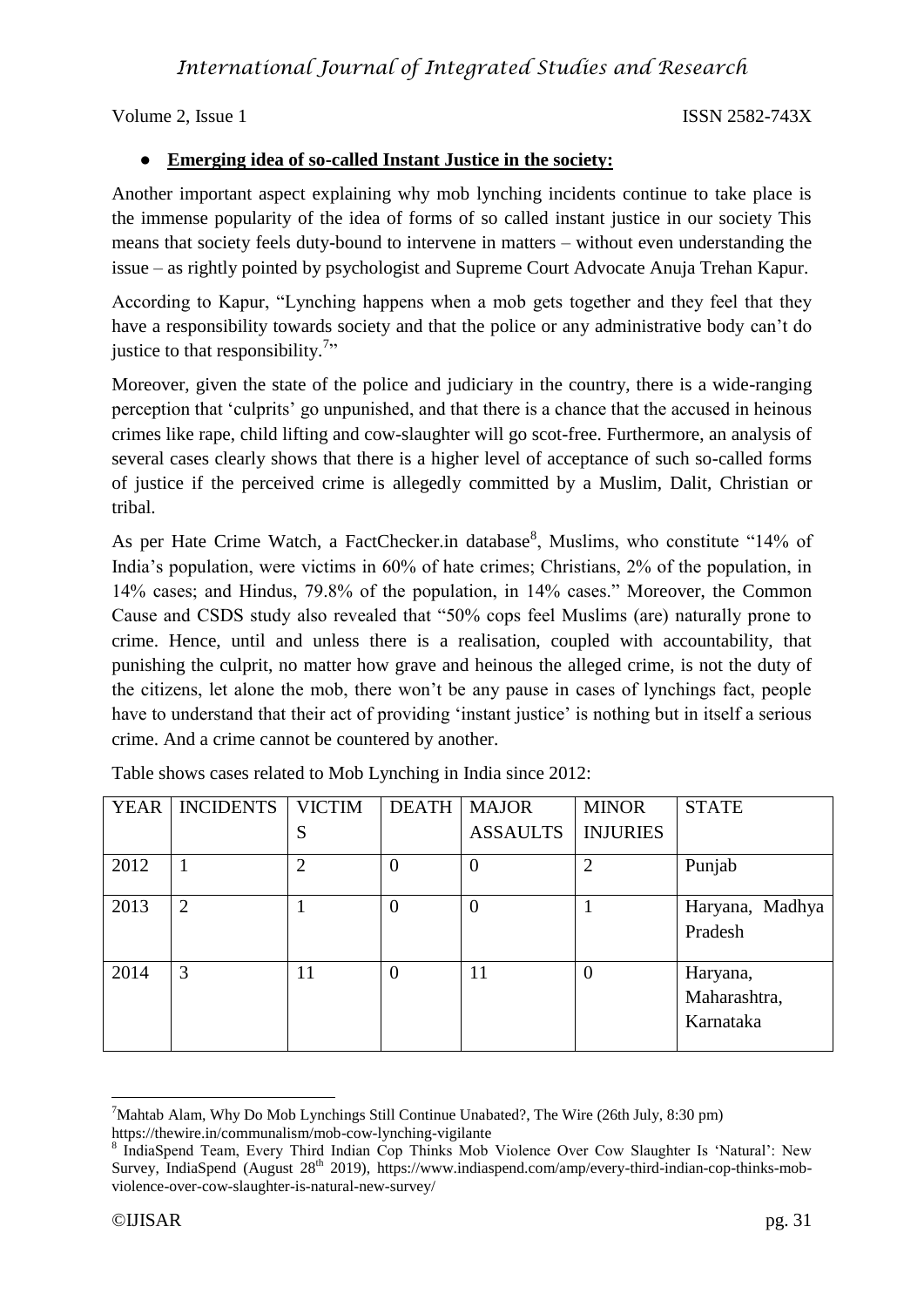# *International Journal of Integrated Studies and Research*

# Volume 2, Issue 1 ISSN 2582-743X

| 67<br>9<br>18<br>Karnataka,<br>2016<br>30<br>40<br>Rajasthan,<br>Haryana,<br>Pradesh,<br>Himachal<br>Pradesh,<br>Jharkhand,<br>Telangana.<br>108<br>2017<br>43<br>13<br>31<br>Karnataka,<br>64<br>Rajasthan,<br>Haryana,<br>Pradesh,<br>Himachal<br>Pradesh,<br>Jharkhand,<br>Bengal,<br>Telangana,<br>Assam,<br>Odisha<br>57<br>31<br>13<br>17<br>2018<br>27<br>Karnataka,<br>Bihar,<br>Uttar<br>Himachal<br>Pradesh,<br>Jharkhand,<br>Telangana. | 2015 | 13 | 49 | 11 | 34 | $\overline{4}$ | Karnataka,<br>Madhya Pradesh,<br>Rajasthan,<br>Haryana,<br>Uttar<br>Pradesh,<br>Himachal<br>Pradesh. |
|----------------------------------------------------------------------------------------------------------------------------------------------------------------------------------------------------------------------------------------------------------------------------------------------------------------------------------------------------------------------------------------------------------------------------------------------------|------|----|----|----|----|----------------|------------------------------------------------------------------------------------------------------|
|                                                                                                                                                                                                                                                                                                                                                                                                                                                    |      |    |    |    |    |                | Madhya Pradesh,<br>Uttar<br>West<br>Bengal, Gujarat,                                                 |
|                                                                                                                                                                                                                                                                                                                                                                                                                                                    |      |    |    |    |    |                | Madhya Pradesh,<br>Uttar<br>West<br>Gujarat,<br>Sikkim,                                              |
| 2019<br>10<br>45<br>14<br>27<br>$\overline{4}$<br>Karnataka,                                                                                                                                                                                                                                                                                                                                                                                       |      |    |    |    |    |                | Madhya Pradesh,<br>Haryana,<br>Pradesh,<br>West<br>Bengal, Gujarat,                                  |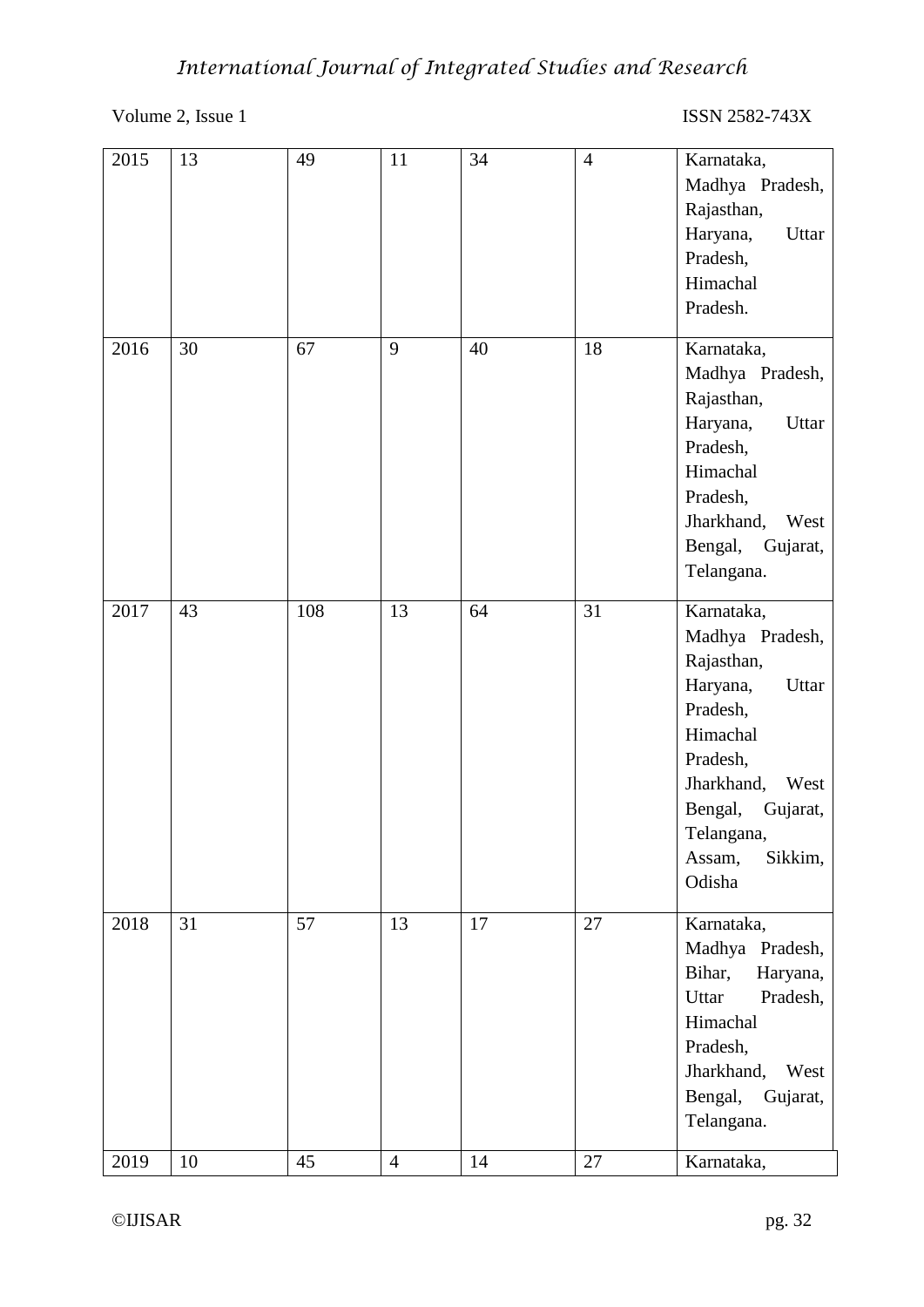# *International Journal of Integrated Studies and Research*

#### Volume 2, Issue 1 ISSN 2582-743X

|        |   |   |   |  | Pradesh,<br>Madhya  |
|--------|---|---|---|--|---------------------|
|        |   |   |   |  | Rajasthan,          |
|        |   |   |   |  | Haryana,<br>Uttar   |
|        |   |   |   |  | Pradesh, Himachal   |
|        |   |   |   |  | Pradesh,            |
|        |   |   |   |  | Jharkhand,<br>West  |
|        |   |   |   |  | Gujarat,<br>Bengal, |
|        |   |   |   |  | Telangana, Assam,   |
|        |   |   |   |  | Sikkim, Odisha      |
| 2020   | 3 | 5 | 5 |  | Maharashtra,        |
| (till) |   |   |   |  | Delhi               |
| July)  |   |   |   |  |                     |

So since 2012, we have observed there are 137 total cases of Mob Lynching in which 333 have been the victims and caused 56 deaths till now. It is to be noted that there were zero hate crimes in 2010 and 2011, which increased to high time ever of 43 in  $2017^9$ . In 2020 (till July), only three lynching cases were reported, one in Maharashtra (Pahalgarh lynching case) and two in Delhi during Delhi riots.

#### **Legislative mechanism to regulate Mob Lynching**

At present there is no specific or codified law with respect to mob lynching in India. However, there are certain existing legal provisions under IPC such as Section 302 for Murder, Section 304 for Culpable Homicide not amounting to Murder, Section 307 Attempt to Murder, Section 323 for causing voluntary Hurt, Section 325 for causing Grievous hurt, Section 34 for common intention, Section 147 for Rioting, Section 148 deals with Rioting armed with deadly Weapons and section 149 for common object etc are being invoked in the cases of mob lynching. But due to the lack of proper implementation these existing legal provisions have proved to be ineffective in preventing the spade of lynching in India. This is one of the most important reason due to which the parliament is required to enact a more stringent law in order to tackle with the rising incidents of mob violence which has stigmatised our society.

#### **State laws on Mob lynching**

#### **1. Rajasthan**

The Rajasthan Protection from Lynching Bill, 2019 has been passed by the Rajasthan Legislative Assembly on  $6<sup>th</sup>$  August, 2019. This bill deals with the punishment and the compensation for Mob lynching and honour killing in the state.

This anti-mob lynching bill implies imprisonment up to Seven years and a fine up to 1 Lakh rupees if the victim sustains simple injuries. In case of an Assault by mob or victim suffers from grievous injuries, there will be conviction up to 10 years imprisonment and fine ranging

1

<sup>&</sup>lt;sup>9</sup> Researched by Indian Civil Liberty Union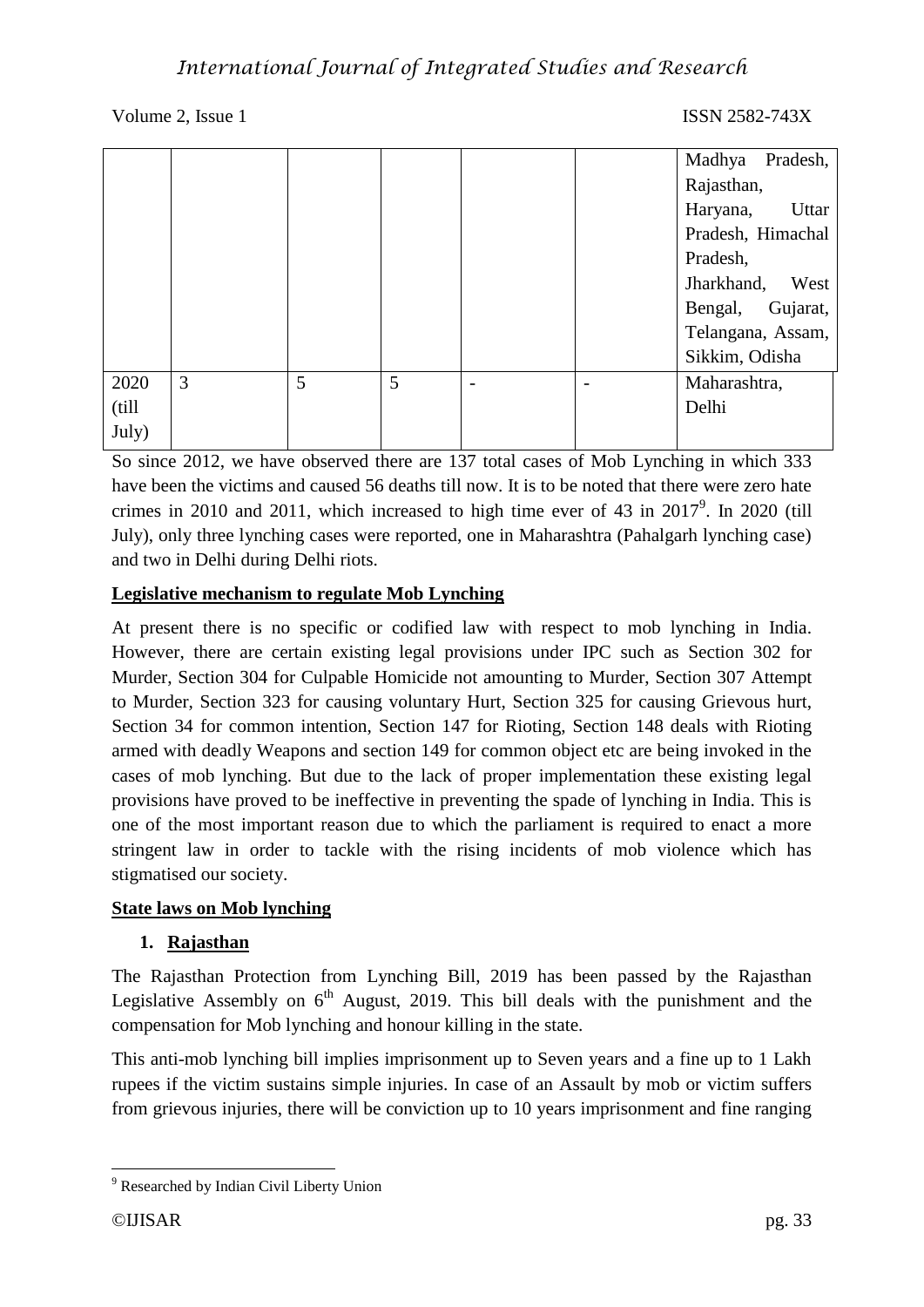from Rs.25,000 to Rs.3,00,000. And in case of victim's death, it provides conviction for lifeimprisonment and fine ranging from Rs.1,00,000 to Rs.5,00,000 $^{10}$ .

### **2. West Bengal**

The West Bengal (Prevention of Lynching Bill), 2019 has been passed by the west Bengal state legislature on  $30<sup>th</sup>$  August, 2019. In case of Assault leading to injuries of victim will carries punishment of imprisonment for three years and a fine ranging from one lakh rupees to three lakh rupees. And in case of mob causing death of victim, the offender or perpetrators will be punished with death sentence or rigorous life imprisonment and a fine up to five lakhs rupees.

The bill also mentions that if someone found responsible or guilty of publishing, communicating and disseminating any offensive material, causing such mob violence or lynching, will be punished with imprisonment up to one year and fine up to fifty thousand rupees. The bill also mentions that the state police chief will appoint a coordinator, who will work as a nodal officer and will undertake the investigation and take adequate steps to prevent mob violence and lynching. If someone obstruct the legal process by threatening the victims or witnesses, and found guilty of such acts then the bill provides imprisonment from three years to five years to such persons. $^{11}$ 

### **3. Manipur**

The Manipur Protection from Mob Violence Bill, 2018 has been passed by the Manipur state legislature on 21st December 2018. Manipur was the first state to pass such law on mob violence and lynching. It provides a rigorous life imprisonment for those involved in mob violence and lynching if the offence leads to the death of the victim. And a fine up to five lakhs for those involved in mob lynching<sup>12</sup>.

### **Constitutional Provisions**

The rising spade of mob lynching in India goes against the values which are upheld by our constitution. The values which have been incorporated by the framers Of the Constitution must be paid utmost respect. The preamble of the Constitution aims to provide for justice social economic and political. At the same time, it also provides for equality liberty and fraternity. The increasing incidents of mob lynching in India are clear violation of these principles.

Right to non-discrimination is imbibed in Article 14, which guarantees each person in the territory of India equality before the law and equal protection of laws. Article 15 of the Indian Constitution prevents discrimination of communities based on caste, sex, race, or religion.

1

<sup>&</sup>lt;sup>10</sup>Gorky Bakshi, Rajasthan Assembly passes anti-mob lynching bill, Jagran Josh, (August  $7<sup>th</sup>$  2019, 04:27 PM), https://www.jagranjosh.com/current-affairs/rajasthan-assembly-passes-antimob-lynching-bill-convicts-to-getlife-imprisonment-1565175378-1

<sup>&</sup>lt;sup>11</sup> The Wire Staff, West Bengal Passes Bill Against Mob Assault and Lynching, The Wire (August 31<sup>st</sup>, 2019), https://thewire.in/law/wb-passes-bill-against-mob-assault-and-lynching

<sup>&</sup>lt;sup>12</sup> Manipur Assembly Passes Anti-Mob Violence Bill, Accused To Pay Fine Up to Rs 5 Lakh, The Logical Indian (January 2nd 2019, 03:20 PM), https://thelogicalindian.com/news/anti-mob-law-manipur/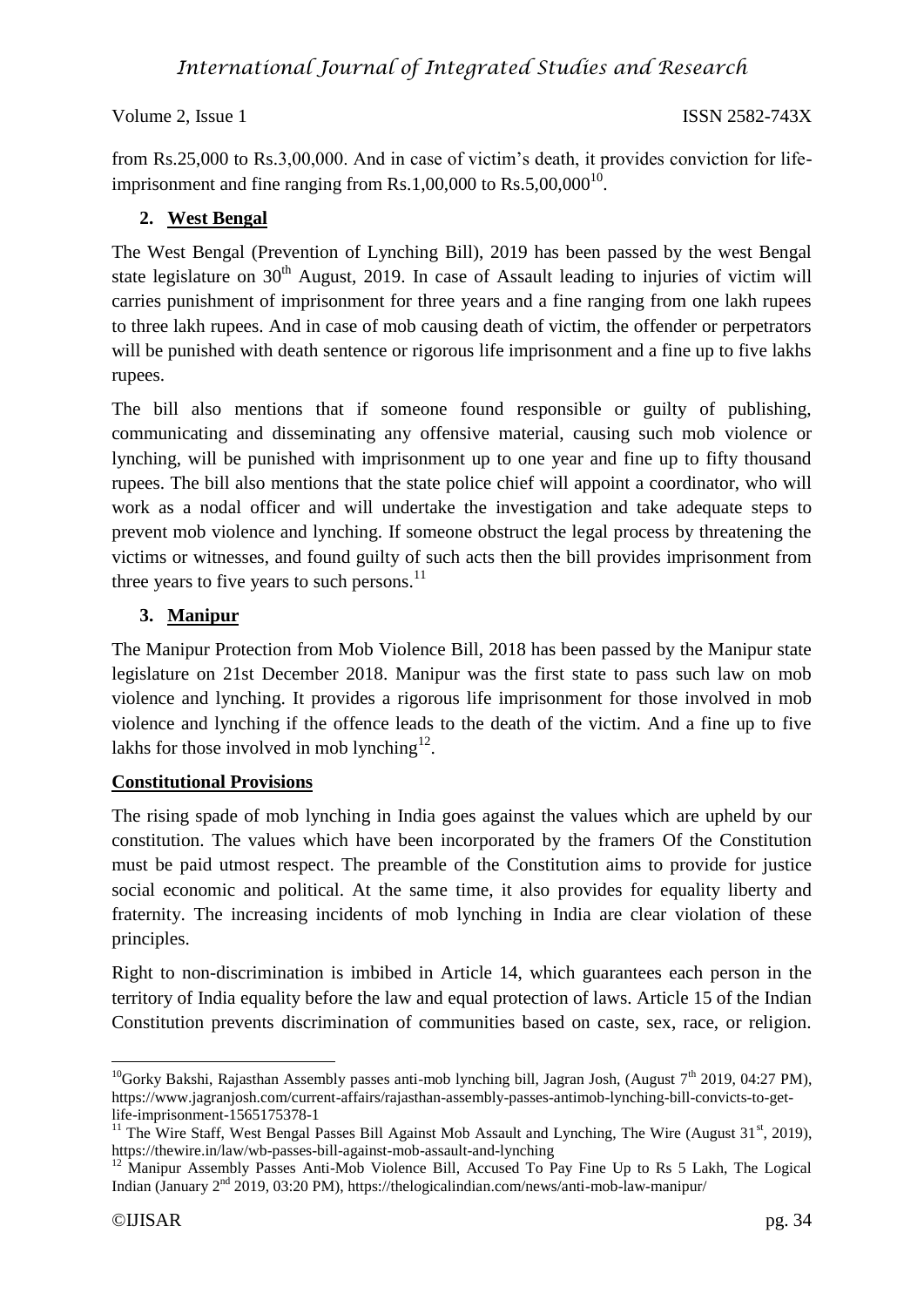## *International Journal of Integrated Studies and Research*

Volume 2, Issue 1 ISSN 2582-743X

Incidents of lynching violate the right to equality and prohibition of discrimination enshrined in the Indian Constitution under Article 14 and Article 15, respectively.

Article 21 of the Indian Constitution states, "No person shall be deprived of his life or personal liberty except under procedure established by law." The objective of Article 21 is to prevent the state from depriving a person of his/her personal liberty and life.

However, the Indian states have failed to implement the laws. The widespread corruption in law enforcement agencies, unconscionable delays in the disposal of cases by the judiciary and the unfair advantages to the rich and the dominance in the judicial system contribute to improper implementation of laws. In almost all of the cases, the police initially stalled investigations, ignored procedures, or even played a complicit role in the killings and coverup of crimes. Instead of promptly investigating and arresting suspects, the police filed complaints against victims, their families, and witnesses under laws that ban cow slaughter.

#### **Judicial response to Mob lynching in India: Tehseen Poonawala case**

In **Tehseen Poonawala v. Union of India<sup>13</sup>**. A petition was filed by the congress activist Tehseen Poonawala in the apex court, through which the bench of three judges of the Supreme Court namely, CJ. Dipak Misra, J. A.M. Khanwilkar and DY Chandrachud urged the Parliament to make a special legislation to the Mob lynching and held that till then the guideline would stand as the force of law in Tehseen Poonawala V. Union of India. Though some of the states like Rajasthan, Manipur and West Bengal, but the centre has not made any law. On 04/12/19 answering a question in the Rajya Sabha, Union Home Minister Amit Shah told that the government has set up a committee to suggest necessary amendments in the Indian Penal Code (IPC) and the Criminal Procedure Code (CrPC) to deal with  $it^{14}$ .

Till then, the court gave a detailed order emphasizing the State to take three type of measures<sup>15</sup>:

#### ● **Preventive Measures:**

The state shall appoint a nodal officer in each district not below the rank of Police Superintendent who will set up a Special Task Force which will be assisted by one DSP rank officer for taking measures to prevent mob lynching and violence. It directs the state government to identify districts, subdivisions and villages where lynching cases has been done in the past. These officers are advised to have a meeting atleast once in a month to check mob violence and vigilantism. The central and the state government were directed to broadcast on radio, television and other social media platforms that lynching and mob violence will invite serious consequences.

#### ● **Remedial Measures:**

<u>.</u>

<sup>&</sup>lt;sup>13</sup> (2018) 9 SCC 501

<sup>&</sup>lt;sup>14</sup>The Telegraph Online, https://www.telegraphindia.com/india/committee-to-suggest-necessary-amendmentsin-ipc-crpc-to-curb-mob-lynching/cid/1724235 (last visited at 22nd July, 2021)

<sup>15</sup> The Telegraph Online, https://www.telegraphindia.com/india/sc-lays-down-guidelines-to-curblynching/cid/1351483 (last visited at 23rd July, 2021)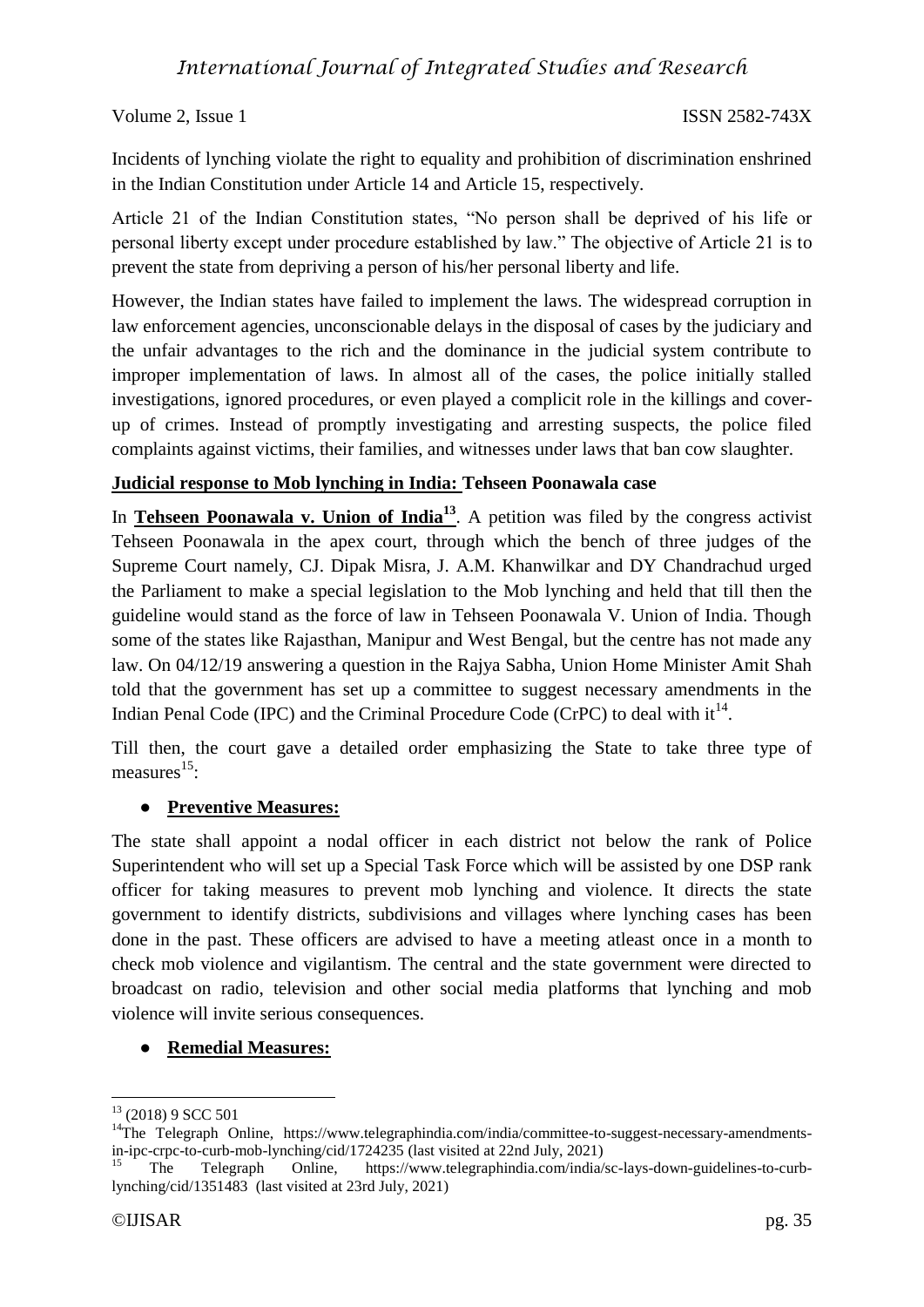Despite the preventive measure, if any case of Mob violence and lynching is noticed, then the jurisdictional police station shall immediately register an FIR and must immediately inform the Nodal officer of that area. All the investigations will be personally monitored by the Nodal officer. The state is also directed to provide compensation to the victims or to his family of mob violence and lynching including the free legal aid if he or she chooses. The above mention investigation will be tried by designated courts in each district on a day-to-day basis. The trial should be preferably concluded within the ambit of six months. To set an example, the competent court will award maximum punishment under the provision of the Indian Penal Code.

### ● **Punitive Measures:**

The court directed that in cases of Mob violence and lynching where the nodal officer or the police officer fails to act against the perpetrators will considered to be an act of deliberate negligence and misconduct and the appropriate actions will be taken against them by reaching to a logical conclusion preferably within six months.

In **Tehseen S. Poonawala V. Union of India**<sup>16</sup>, the Supreme Court held that *the horrendous acts of mobocracy cannot be permitted to inundate the law of the land. Earnest action and concrete steps have to be taken to protect the citizens from the recurrent pattern of violence which cannot be allowed to become 'the new normal'.*

### **Possible Solutions to Prevent the Mob Lynching in India**

There are several reforms that need to be taken into consideration in order to prevent the rising incidents of mob lynching in India. The administration in India must take necessary steps to ensure speedier justice.

• For instance- Registering FIR without any delay, quashing the cases which may add further victimization upon the weak and poor, quashing the bail applications as it may pose a serious threat to the victims and their family because of the attached hate crime. Moreover, a mechanism should be set up to determine the quantum of compensation to be paid to the victims or their family for the loss suffered by them and also for better access to justice, schemes such as free legal aid should be made part of the system.

Further, the law must define the term 'mob lynching' which had not been defined so far in any of the present statutes

● Further, to ensure that justice has been delivered to the victims of mob violence, the government should take appropriate steps to pass law demanded by Civil Society, Manav Suraksha Kanoon (MaSuka) which provides that stringent laws should be made for mob violence, and also laws related to mob lynching must be non-bailable, cognizable and non-compoundable and also invite life imprisonment along with a time-bound trial of the culprit. The national Campaign Against Mob lynching has drafted this bill to begin a legal conversation against the mob of lynchers.

<sup>1</sup>  $16$  (2018) 9 SCC 501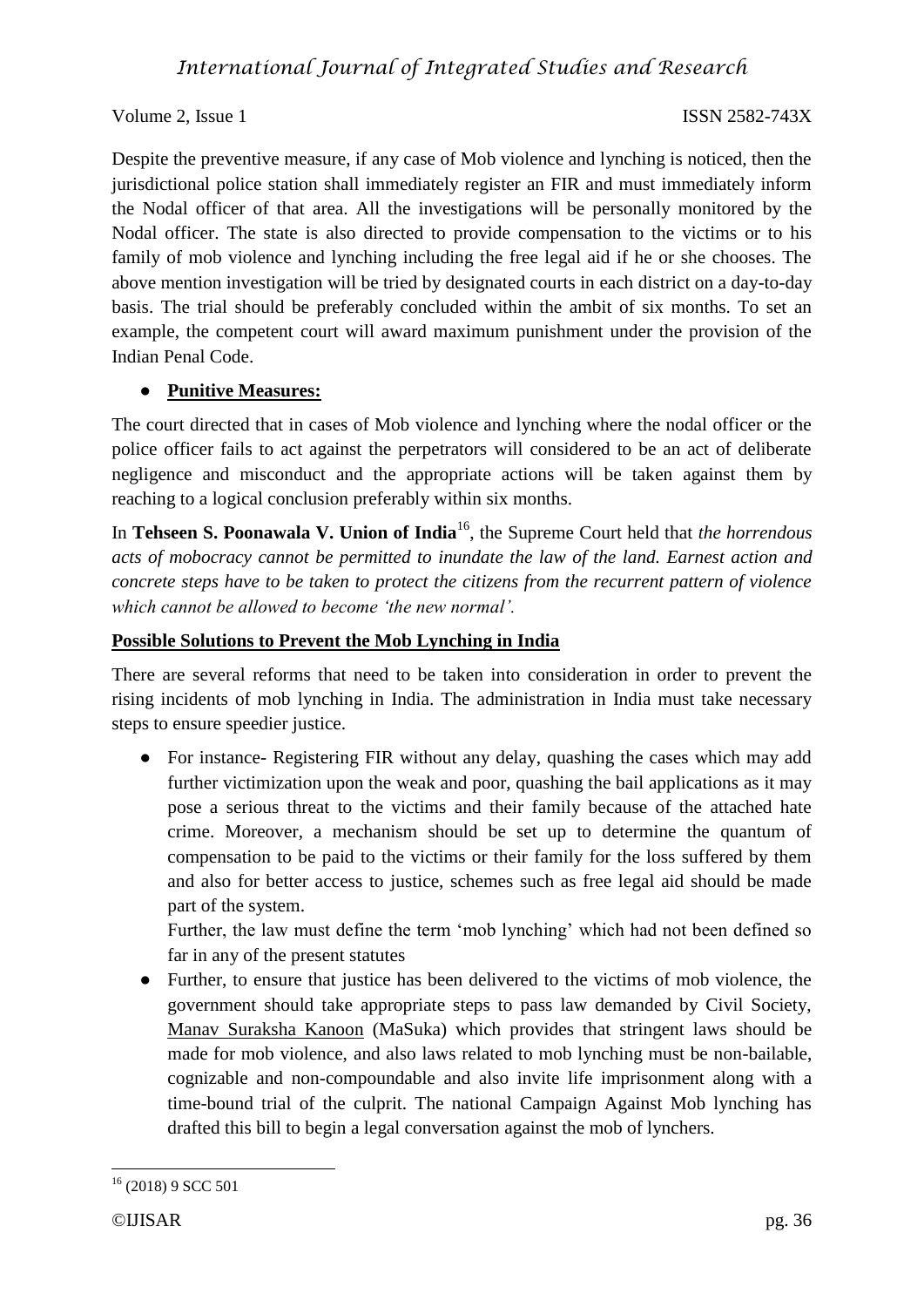- Moreover, compensation to the families of victims and the police action must be considered to ensure the protection of the witnesses. Just like SC/ST (Prevention from atrocities) Act, 1989, and the Protection of Women and Domestic Violence Act, 2005 are meant for protection of the group and securing ends of Justice, similarly, MaSuka must do the same for the victims of mob lynching.
- The parliament can also play an important role in enhancing the laws related to mob lynching. The parliament should act in accordance to the guidelines specified by the Supreme Courts, and accordingly draft and pass a new law to deal cases related to mob violence which would aim to provide maximum punishment to the lynchers along with the officials who are directly or indirectly part of the mob lynching instances. The parliament should also incorporate sections in the new laws related to mob lynching for the penal action against the doctors who stand accused of dereliction of their duty for delay in attending to victims of the lynching or submitting false reports without carrying out a proper and thorough medical examination of the victims either under the coercion of police or due to their own prejudice against the community or religion of the victims $^{17}$ .
- There can be an introduction of penalties upon the public servants for failing to investigate in these matters because of their own malafide intentions or wilful neglect or gross negligence of their duties. Furthermore, there can be establishment of Special courts for the trial of Mob violence so that the victim or victim's family can get speedy justice.
- There is a need to create a mechanism to prevent or isolate investigations of communal violence from political interference. The investigations of such crimes must be done with safe hands. Also, there can be a information campaign to check incorrect information or fake news on the social media platform. Different social media platforms are used to spread rumours and create communal unrest by spreading misinformation. Thus, there is a need to curb these rumours or fake news as well by establishing either a new department or cell solely working upon this prospect.

### **Conclusion**

Mob lynching is not an ordinary crime, it is viewed as a hate crime where mob takes law in their hand and completely denied the idea of "the law, the mightiest sovereign in a civilised society." But these horrendous acts of mobocracy cannot become the new norm in the society. The law has to remain the mightiest and no one could take law into their hand to punish someone on any issue. By making these hate crimes as a symbol of the instant justice served, communal and blame games by political parties making the situation much worse, this will not result in any possible solution but it will haunt victim's family for years.

The absolute necessity of the society is to bring a robust law to reduce menace from the society. Also, there is a need to work upon the shortcoming of the system, from filing an FIR

1

 $17$  M.P. Nathanael, Preventing Mob lynching, The Hindu, Jan. 17th 2020 at

https://www.thehindu.com/opinion/op-ed/preventing-mob-lynching/article30577621.ece/amp/(last visited at 29<sup>th</sup>) July, 2021)